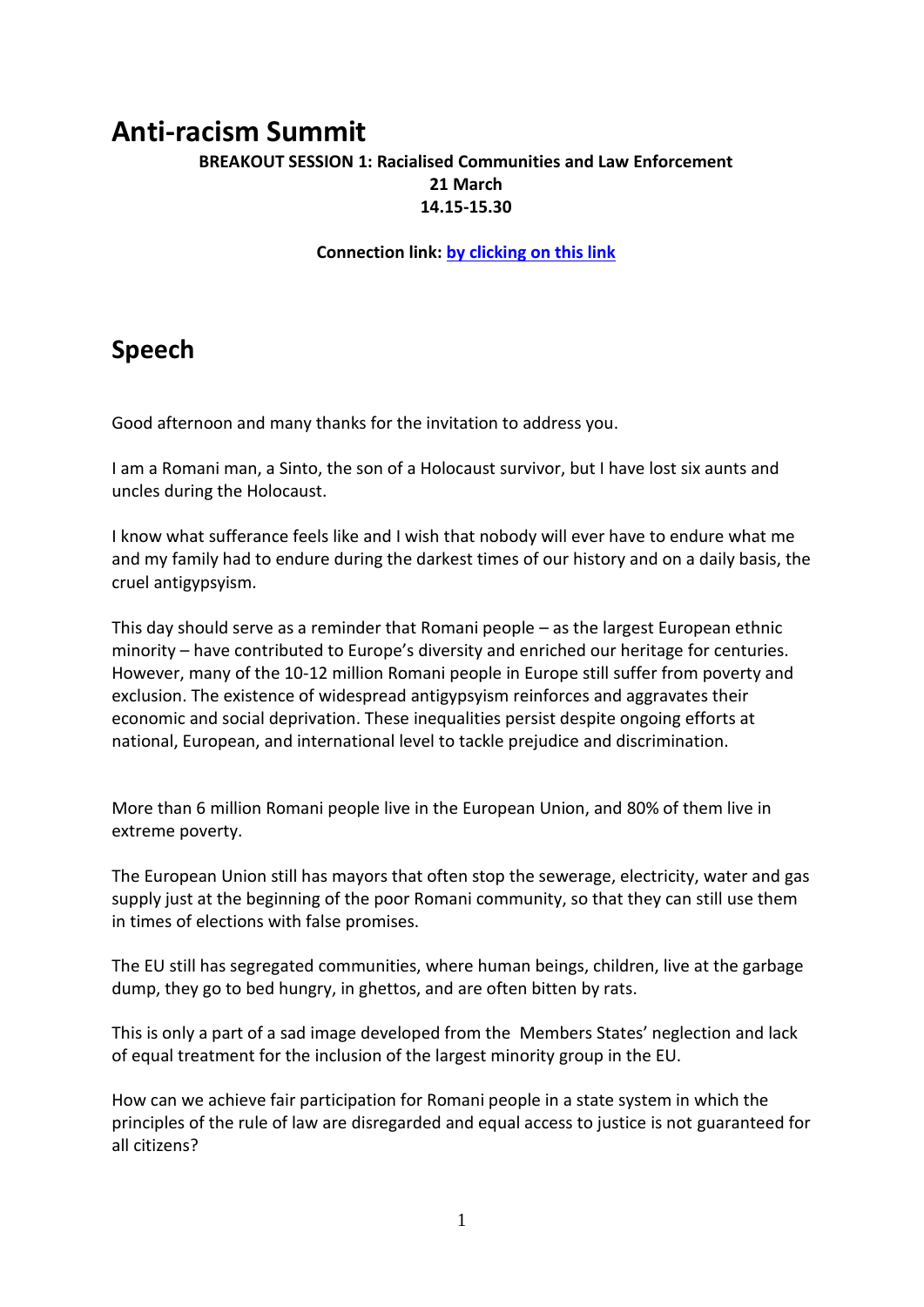Without a greater commitment, little will change for Romani people on site. I am very glad that we currently have a large majority in the European Parliament that is in favour of a European equality law for Romani people and a rule of law mechanism that ensures respect for fundamental rights as a precondition for the member states to gain access to EU funding.

Only with legislative action will we enable Romani people to exercise their rights as equal citizens and ensure that our financial support gets to where it is urgently needed.

EU has the power to make a Romani Law possible, and the European Parliament already did the first step. The next step must be done by the EU Commission and to propose a legislative text proposal to the Parliament and the Council, in 2022, to make sure Romani people will be treated as equal citizens and I committed to continue this work until the law will become reality.

Thank you very much!

Q&A session

First round: Romeo will be asked this question:

*Q: In your opening statement, you gave us a full picture of the situation in the EU regarding Romani people and law enforcement. In your capacity as a Member of the European Parliament what is needed for a change to take place?* 

## **ANSWER**

I am the first ever Sinto from Germany elected in the European Parliament and I have never forgotten my people. They are the core of my activity. I always knew that change can happen only by law and in 2020 I have started the work on a resolution that is asking for such a change. With a great team and colleagues by my side we have managed to write history on 17th September 2020 when 545 MEPs adopted the resolution that is asking for a Romani Law. Immediately afterwards I was expecting the Commission to draft the legislative text, but they came up with a new Strategic Romani Framework.

[The new European Roma Framework for](https://ec.europa.eu/info/publications/new-eu-roma-strategic-framework-equality-inclusion-and-participation-full-package_en) Equality, Inclusion and Participation is a strengthened and more comprehensive version in comparison with the 2011-2020 Framework and I am glad to see that the these new elements of the post 2020 EU Roma Strategic Framework reflect largely the claims made in the resolution I have developed for the EP.

Even if this is clear progress, the strategy lacks commitment and control, it is not a LAW.